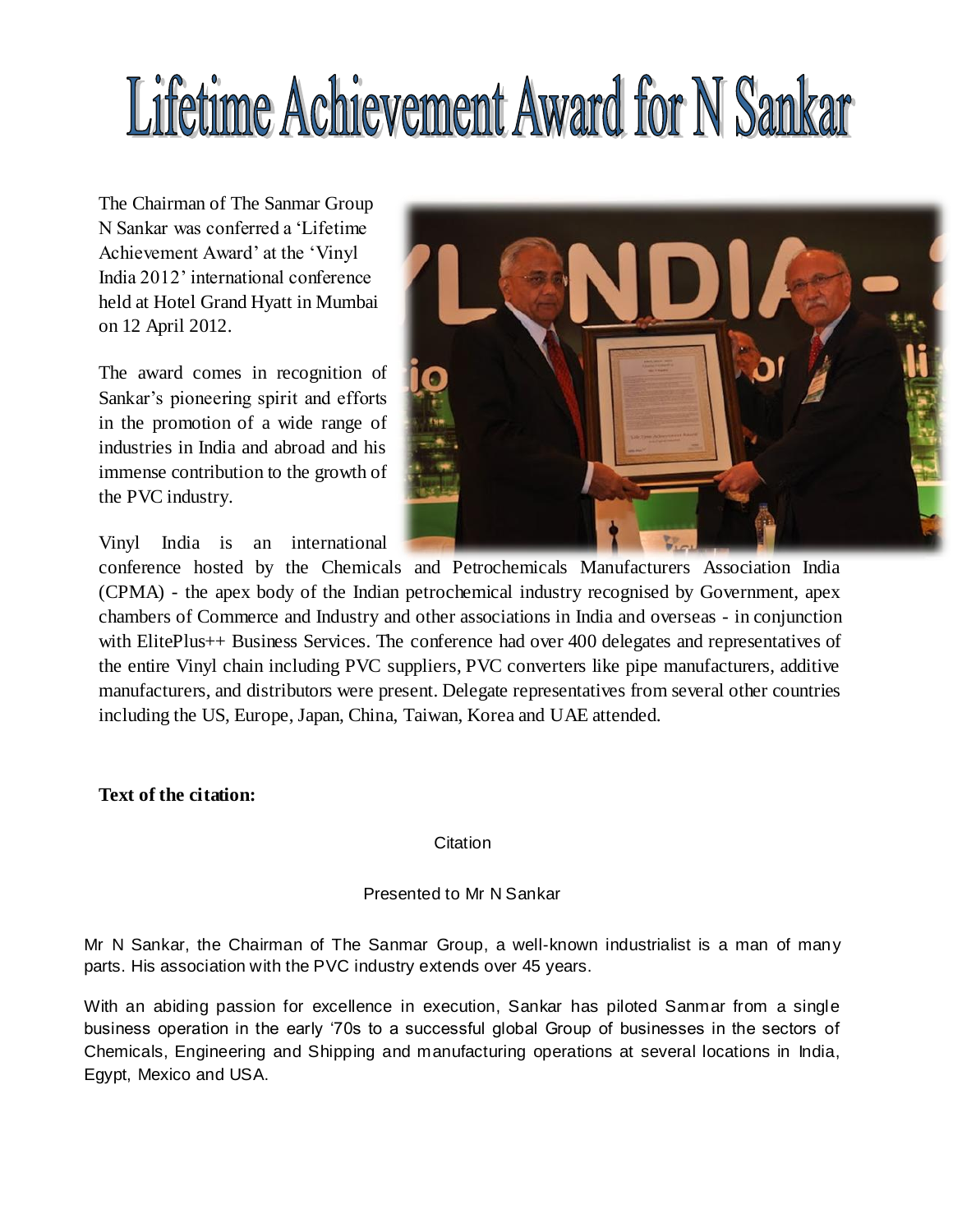Mr Sankar's professional journey began when, after graduating as a chemical engineer from the A C College of Technology, Chennai, he completed his post-graduate studies in Chemical Engineering at the Illinois Institute of Technology, Chicago..

It is no exaggeration to describe Mr Sankar as a pioneer in the Indian PVC industry. When its PVC plant was commissioned in 1967, Chemplast chose a renewable resource – alcohol from molasses - to produce Ethylene / EDC, eschewing the use of conventional hydrocarbon based fossil to produce PVC feedstock.

Mr Sankar has always followed a clear strategy of being vertically integrated in the chemical business, and all his efforts have been in that direction. As a result, Chemplast is one of India's most extensively integrated chemical companies, manufacturing different grades of PVC resins, Caustic Soda/Chlorine, Chlorinated Solvents, Refrigerant Gas, and PVC Piping Systems across different locations. It also has its own distilleries to produce industrial alcohol and extensive salt pans to produce common salt for its caustic soda facilities.

It was Mr Sankar's foresight that resulted in the acquisition of the neighbouring Mettur Chemicals' Caustic Chlor Plant to consolidate chlorine supplies, and subsequently a second coastal Caustic Chlor plant, coupled with an Ethylene import and EDC manufacturing facility to counter dwindling supplies of alcohol. Similarly his strong conviction that a Chloralkali facility should have its own power source, resulted in an investment in a Combined Cycle Power Plant in 1985 and then a Coal Based Power Plant, again investments made much ahead of their time.

Another distinct feature of Chemplast is that it is the only Indian manufacturer of different grades of PVC resin, which includes suspension, paste, copolymer and battery separator resins, used in varied applications. Chemplast was one of the pioneers in setting up PVC Pipes manufacturing including exporting pipes to the Middle East even as early as the 60's.

Sanmar is the second largest PVC manufacturer in India, and one of the larger players in the world, with TCI Sanmar Chemicals in Egypt augmenting the Group's PVC and Caustic capacities substantially in the recent past. Designed to meet Equator principles of social and environmental risk management, it offers a unique combination of scale, vertical integration and global presence.

With his keen sense of responsibility to the environment, Mr Sankar personally enunciated the concept of Zero Liquid Discharge or ZLD. His directive to the operating management stipulates that Sanmar's coastal plants not draw a drop of ground water, instead meeting all their water requirements through desalination of seawater and that all Sanmar chemicals plants should in time be ZLD facilities.

Chemplast has been one of the early companies in India to have its Sustainability practices audited by leading independent Auditors to GRI standards. Sanmar has consistently received the A+ standard since 2009.